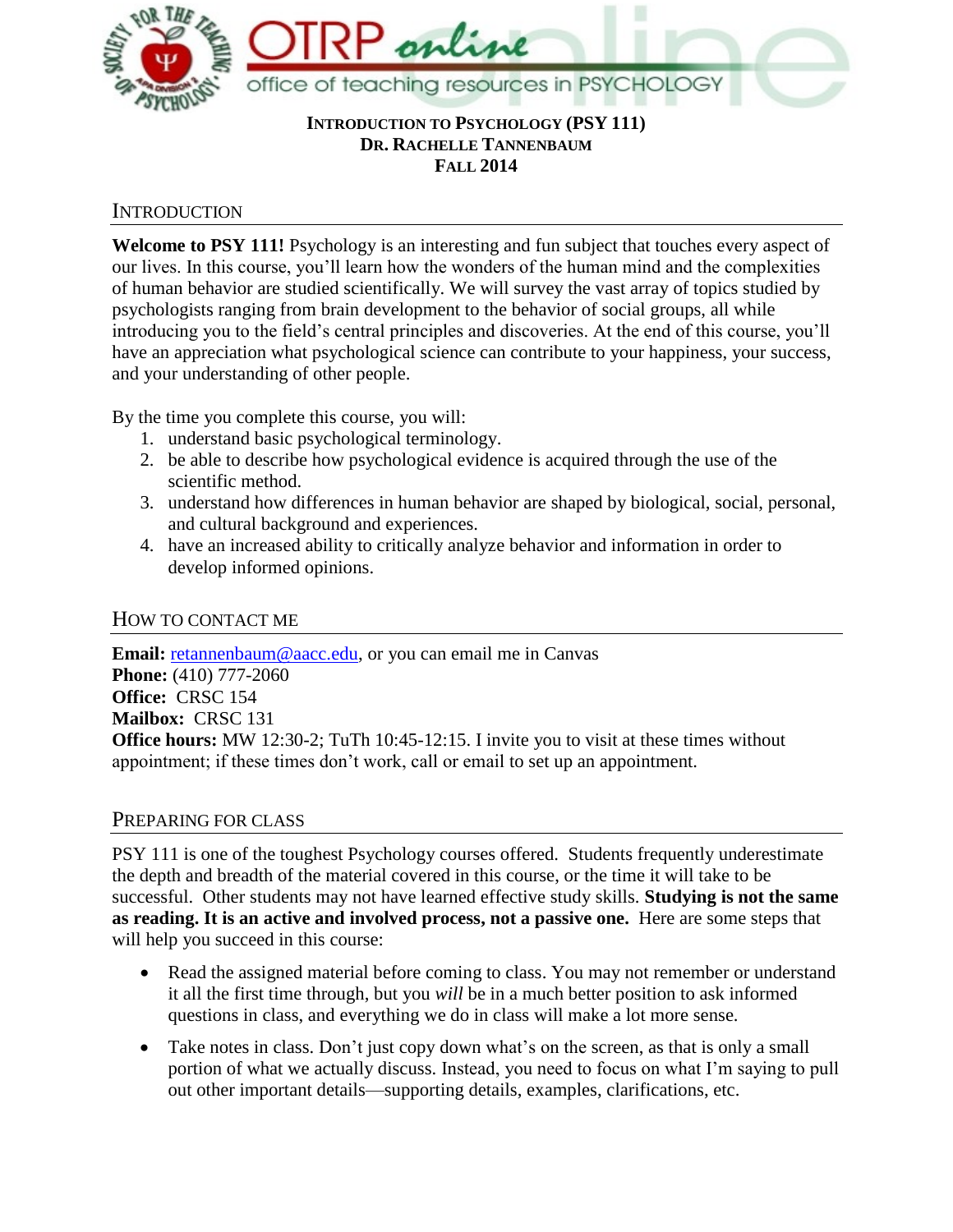- After class, review your notes and the book. No matter how well you understood it the first time you heard it, *repetition is key,* and *cramming never works.*
- Engage in review testing! **Research shows that review testing is one of the most effective and efficient methods for improving understanding and retention.** That's because if your "studying" just consists of re-reading the book and/or notes, then you're likely to become overconfident. The material is familiar, and therefore you assume that you understand it. So review tests can be a good reality check to see if you really understood the material as well as you thought you did. You will receive more information about MyPsychLab and other resources for testing yourself.
- Make sure you plan your time! You'll need about *6-9 hours per week***,** *in addition to classroom time,* if you hope to be successful. These should be times when you are awake, alert, and free of distractions (e.g., phone, TV, kids).

| <b>Dates</b>               | <b>Topics</b>                        | <b>Reading</b>                      |
|----------------------------|--------------------------------------|-------------------------------------|
| August 26, 28, September 2 | Psychology and scientific thinking   | Chapter 1                           |
| September 4, 9, 11         | Research methods                     | Chapter 2                           |
| September 16, 18           | Memory                               | Chapter 7                           |
| September 23               | Consciousness                        | Chapter 5                           |
| September 25               | Exam 1                               |                                     |
| September 30, October 2    | Biological psychology                | Chapter 3                           |
| October 7, 9, 14           | Learning                             | Chapter 6                           |
| October 16, 21             | Thinking, reasoning and intelligence | Ch. 8 (pp. 290-299)<br>only), Ch. 9 |
| October 23, 28             | Human development                    | Chapter 10                          |
| October 30                 | Exam 2                               |                                     |
| November 4, 6              | Emotion and motivation               | Chapter 11                          |
| November 11, 13, 18        | Social psychology                    | Chapter 13                          |
| November 20, 25            | Personality                          | Chapter 14                          |
| November 27                | Thanksgiving—no class                |                                     |
| December 2, 4              | Psychological disorders              | Chapter 15                          |
| December 11                | Exam 3, 10:15-12:15                  |                                     |

## CLASS SCHEDULE (APPROXIMATE)

The reading assignments listed below should be completed *before* you come to class.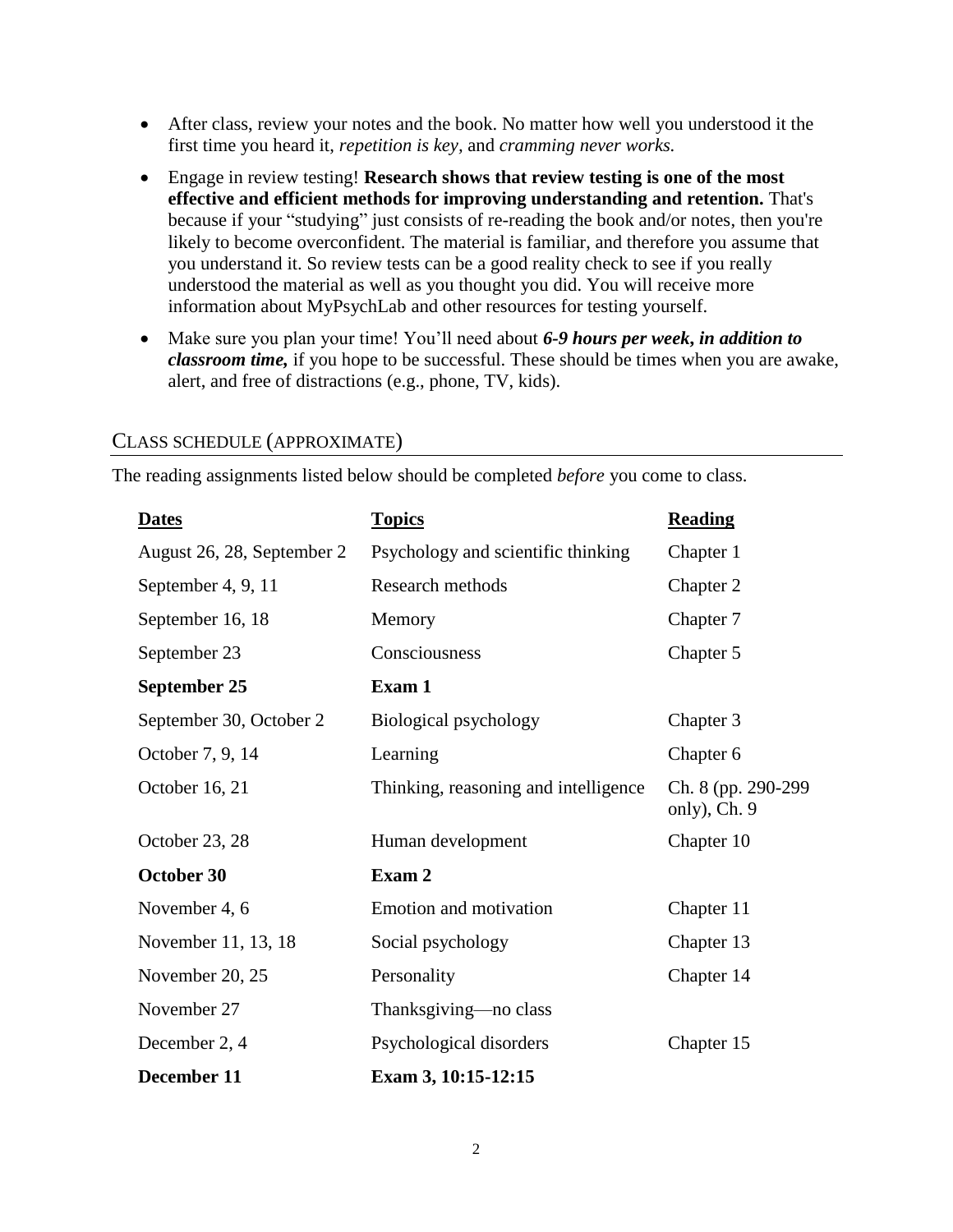## COURSE MATERIALS

**Text:** *Introduction to Psychology,* by Scott O. Lilienfeld et al. ISBN: 978-1-269-43482-9

You will need to have access to the book starting right at the start of the semester. You can buy it, borrow it, share it, or get it on reserve at the AACC Truxal Library.

**MyPsychLab:** This is an online program that goes with our book. It is optional, but you should definitely take advantage of it if you got an access code with your book. It includes an e-book, audio book, review quizzes, videos, and more. To create a MyPsychLab account and log into the site, go to [http://www.mypsychlab.com](http://www.mypsychlab.com/) **You will need a Course ID, which is tannenbaum16949** For more help with the registration process, see <http://www.mypsychlab.com/support/student-get-started.html>

## COURSE REQUIREMENTS

### *Attendance*

I do not specifically grade you on attendance. In other words, there are no points given for merely being a body in a seat. However, regular attendance *is* critical if you intend to take this course seriously. Students who think they can just read the book wind up overestimating their understanding of course material, and this hurts them on exams and other assignments. When you come to class, I'm not just repeating what's in the book. I'm explaining information in a new way, clarifying frequently-confused points, adding new information to help you integrate and apply course material, and offering specific hints on how to do well on papers or what will be on the exam. If you miss class frequently, you'll miss out on all this. That will hurt your grade, *and* you won't get as much return on investment on your tuition money.

Having said that, I *do* take attendance each day, and report this data to the college. This is to comply with federal guidelines regarding financial aid and veterans' benefits. I will take roll at the start of class. If you come to class late, it is your responsibility to see me after class and make sure that I mark you as present.

### *Assignments*

- *Written assignments:* These will focus on key skills and concepts that will help you better understand psychology as a science, and that will help you throughout your college education: understanding the limits of science, avoiding plagiarism, understanding how research on learning can inform your study habits, and evaluating sources of information.
- *Papers:* These are longer assignments, and require you to go into more depth in terms of course material. For these, I encourage you to turn in a rough draft for review. This is not required, but it's a good idea because you can get feedback on your work and revise it before turning it in for a grade. It takes more discipline, but it is well worth it—most students go up at least one letter grade from the rough draft to the final draft.
- *Exams:* We will have three non-cumulative exams, with multiple-choice questions.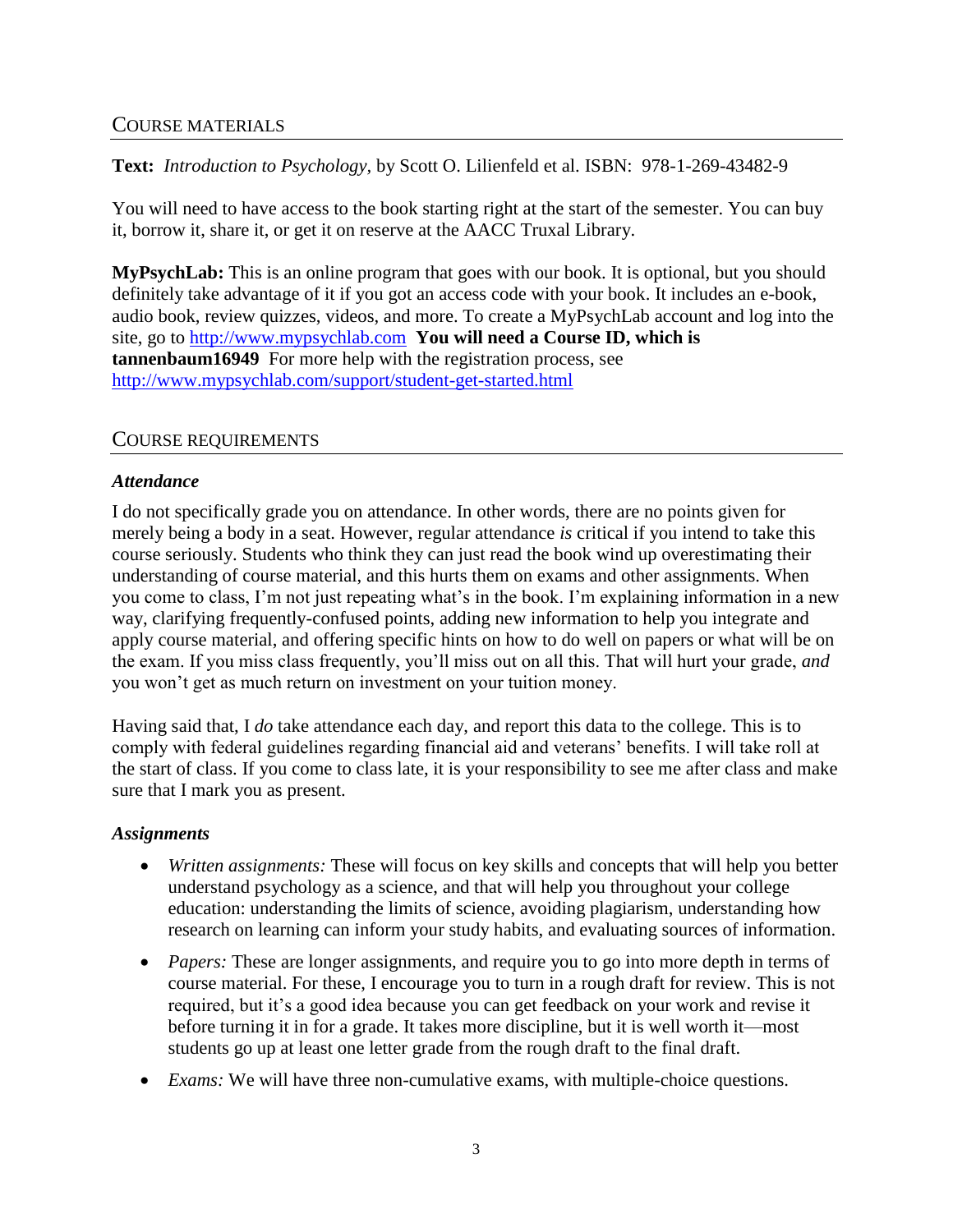# *Course grades*

Your final grade will be based on a possible 650 points, as follows:

| Papers (3 of them, 80 points each)                      | 240 points |
|---------------------------------------------------------|------------|
| Shorter assignments (5 of them, from 10-25 points each) | 110 points |
| Exams (3 of them, 100 points each)                      | 300 points |

Course grades as assigned as follows:

- A: 90% or above B: 80-89%
- C: 70-79%
- D: 60-69%

# *Extra credit*

The primary extra credit option in this course is service learning. Service learning is a process by which you will learn to recognize and apply psychological principles in the real world, while providing much-needed services to the community. It entails completing 15 hours of service, keeping a journal about your experiences, and writing a paper at the end of the semester. In return, you will earn up to 30 points (almost half a letter grade!) on your final grade.

Throughout the semester, I will offer a few additional opportunities for you to earn extra credit points. **These are the** *only* **extra credit opportunities.** Note that these will be worth only a few points. One reason that I have so many assignments over the course of the semester is so that you have many chances to accumulate points, and no one assignment can "ruin" you for the semester. If you are not doing well in the course, I will be glad to work with you to improve your study skills, but you need to talk to me when problems arise, not ask for special treatment later on.

# GETTING HELP

In addition to asking me for assistance, there are many other ways in which you can get free help in this course:

- The **Writing Center** is in Library 108. More information, including hours of operation, are at<http://www.aacc.edu/writingcenter/>
- The college also offers a **Virtual Writing Center,** which you can access through Canvas.
- **Peer tutors** may be available. For info,<http://www.aacc.edu/tutoring/peertutoring/>

The College is an Americans With Disabilities Act (ADA)/Title 504 compliant institution. For information on AACC's compliance and complaints concerning discrimination or harassment, contact the federal compliance officer at 410-777-2607 or Maryland Relay 711. Students who need services because of a documented disability can request assistance by calling Disabilities Support Services at (410) 777-2307 or Maryland Relay 711, or by going to the DSS office in the Student Services building, room 200. Appropriate and reasonable academic adjustments will also be provided with documentation from DSS. Confirmation of a disability will be required (see College Catalog for complete information). Students with documented special education or physical needs should notify me immediately. More information is at [http://www.aacc.edu/disability/](http://www.aacc.edu/disability/default.cfm)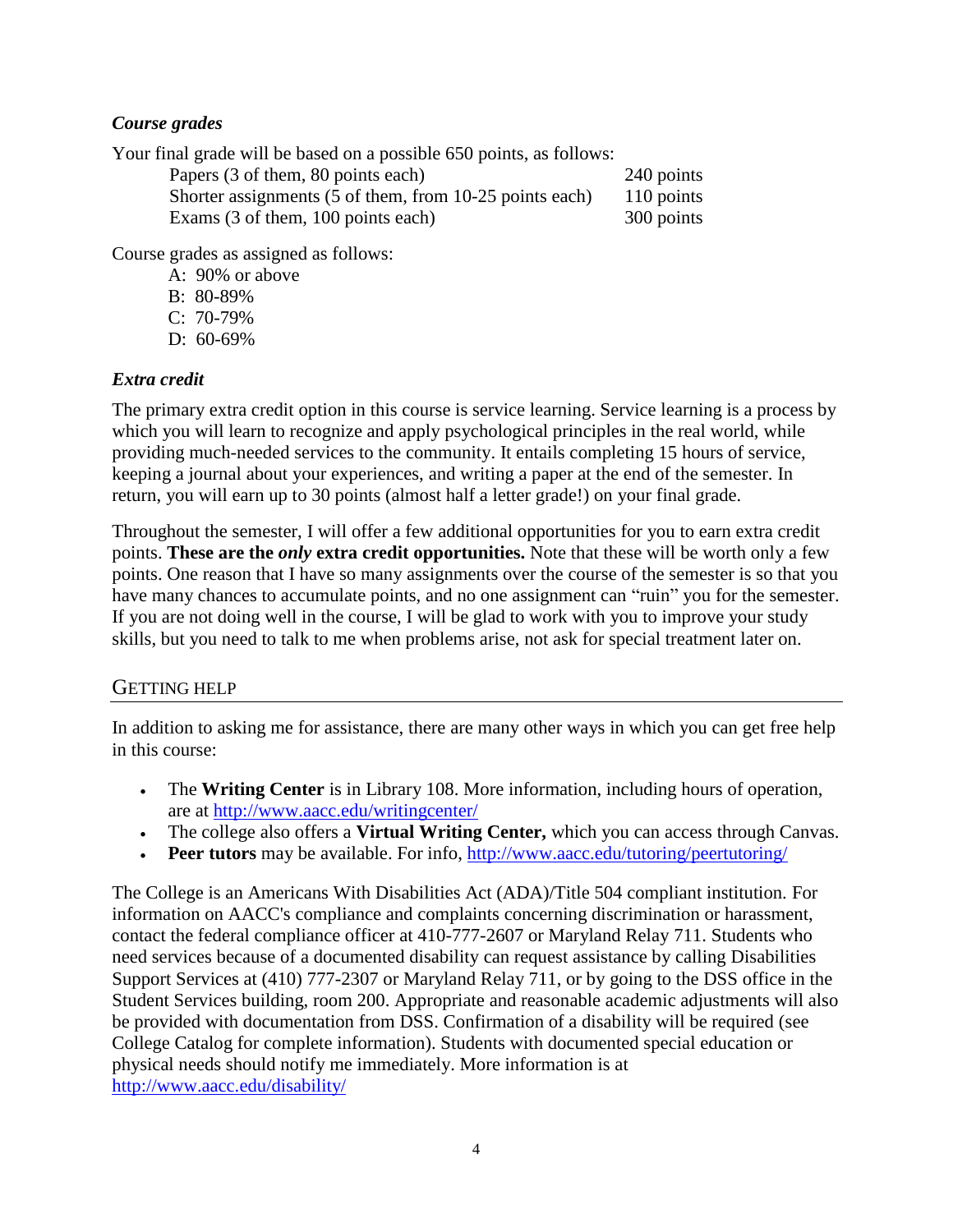### ACCESSING INFORMATION ONLINE

Canvas is the platform that the college uses for online and web-enhanced courses. You can log into Canvas through MyAACC, at [https://portal.aacc.edu](https://portal.aacc.edu/) In Canvas you will find a calendar of due dates, copies of course documents, class notes to print out, and a listing of all your grades in the course. This should always be your first stop for information, *before* emailing me with questions. This is also where you will be submitting all of your papers and assignments.

Note: In Canvas you will find, among other things, copies of the PowerPoint presentations I use in class. Some students find it helpful to print these out in advance. *However, the slides I post are only a bare-bones outline of what we actually discuss in class each day.* If you are absent on any given day, you will need to get notes from one or more classmates so that you have a more complete picture of the day's material. Please do not email me for this information—my information is largely in my head, so I don't have written notes that I could give you, even if I wanted to.

If you have problems accessing Canvas, please contact the college help desk (410-777-HELP).

## COURSE AND COLLEGE POLICIES

### *Late work*

All assignments are due no later than the start of class, as determined by Canvas's clock. Illnesses and computer glitches are a fact of life, and I expect you to plan ahead. I do know that "life happens" sometimes, which is why I build in a one-time extension for papers (more on that below). But in general, you need to give yourself enough time to anticipate such problems. *Remember, the "due" date is not the "do" date!*

 **Papers and short assignments:** You may turn in any *one* paper or written assignment up to one class meeting late, with no penalty and no questions asked. After that, you will lose 10% per class meeting, up to one week after the due date. Papers and short assignments are not accepted for credit more than one week late, unless you make prior arrangements with me.

Example: A paper is due on Tuesday. Because you haven't used your one extension, you may turn it in on Thursday with no penalty. Turn it in by the start of class on Tuesday (one week late), and you'll lose 10%. After the start of class on Tuesday, no credit may be earned.

Once you've used your one extension, then you will simply lose 10% per class meeting, up to one week after the due date.

 **Exams:** There will be no makeups on exams except under exigent circumstances, and only if you notify me *before the start of the exam* that you will be absent. The makeup exam may or may not be the same as the original exam, at my discretion.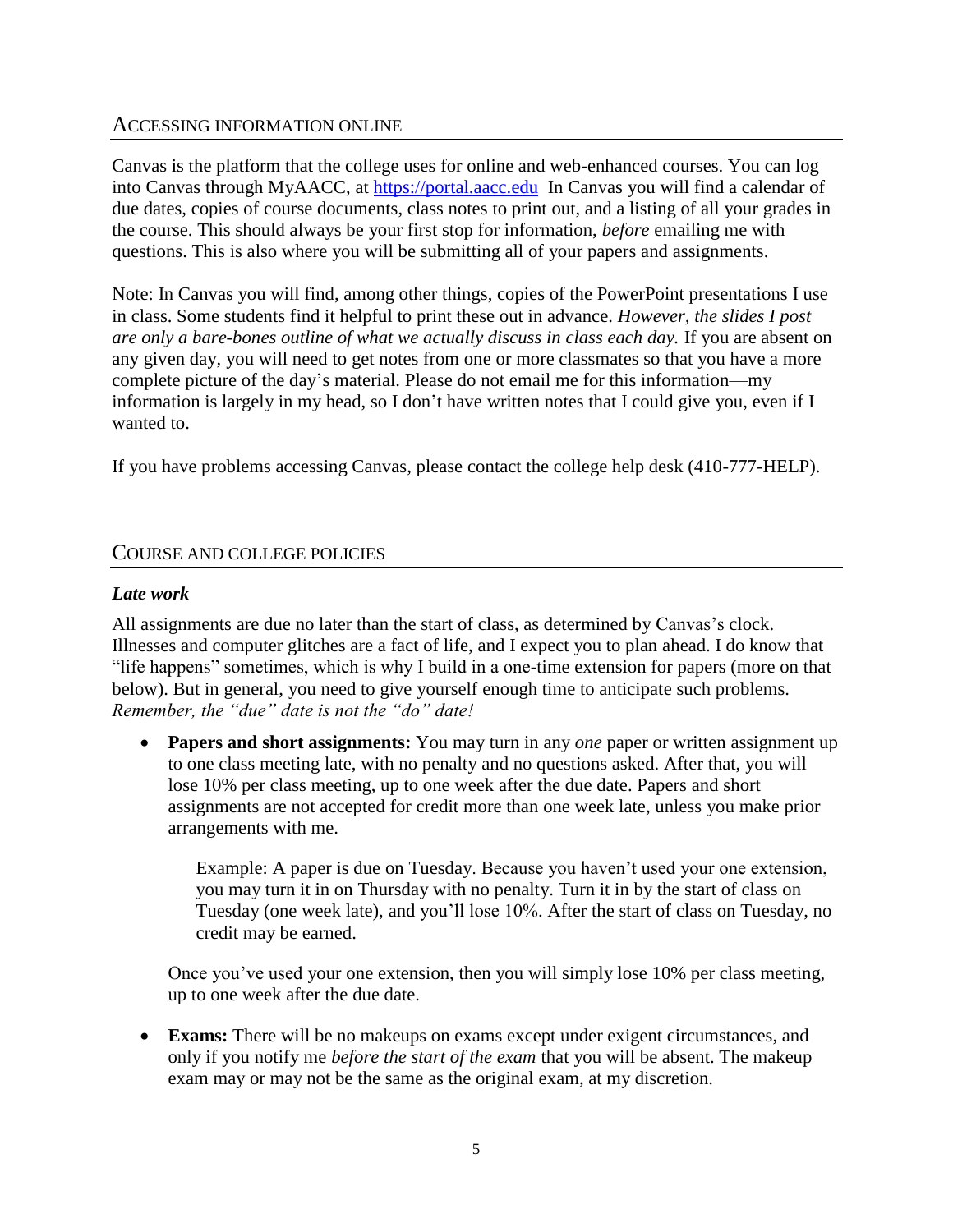## *Student conduct*

The college code of student conduct requires that students "respect the rights of others [and] refrain from conduct or activity which obstructs the work of the college." In other words, the classroom is an academic setting, and you need to respect it as such. **If you hold side conversations, text message, or engage in other such behavior, you are being disrespectful both to me and to your classmates who are trying to learn.** I do not want to kick students out of class—and I don't do it often—but I will do so if the situation warrants it. I will work my hardest to help you succeed, but I cannot do that without your cooperation.

## *Technology and the problem of divided attention*

In this course we will learn about attention, and how our brain works when trying to multitask. Research has shown that when people attempt to perform two tasks at once (e.g., following what's happening in class while checking texts), the brain literally *cannot do it*. The brain has got to give up on one of the tasks in order to effectively accomplish the other. In addition, it takes extra time after sending the text for your brain to re-focus on whatever you were doing before. **Hidden behind all the hype about multi-tasking, then, is this sad truth:** *It makes you slower and dumber***.** For this reason alone you should seek to avoid the problem of divided attention when you are in class. But there's another reason, too: technology often causes us to lose our senses when it comes to norms of polite behavior and, as a result, perfectly lovely people become unbelievably rude. For both these reasons, then, turn off your cell phones when you come to class. **Put simply, text messaging and other similar behaviors will not be tolerated in class.** (Wording adapted, with permission, from Anne Lamott, [http://caraf.blogs.com/caraf/2008/08/the-syllabus-it-is-a-changin.html\)](http://caraf.blogs.com/caraf/2008/08/the-syllabus-it-is-a-changin.html)

### *Class cancellations*

In the event that classes are canceled for any reason, we will pick up where we left off once classes resume. So if classes are canceled on the day that an assignment is due or a test is scheduled, you will turn in the assignment or take the test at the next class meeting.

If I need to cancel class unexpectedly, I will post an announcement in CANVAS. I will also send out an email to everybody's AACC email address.

Learn more about the college's emergency closing procedures at <http://www.aacc.edu/aboutaacc/inclementweather.cfm> You can also sign up to receive notifications by text or email whenever the college announces a closing or delay.

### *Withdrawing from the class*

The last day to withdraw from this class with a grade of "W" is November 17. After that, withdrawing from the class will result in a grade of "WP" or "F." To withdraw, file a withdrawal form at the Records and Registration office, use MyAACC, or use the STARS telephone system (410-777-2241). **Please note that if you stop participating in this course and you do not officially withdraw, you will receive a grade of F or FX for this course.**